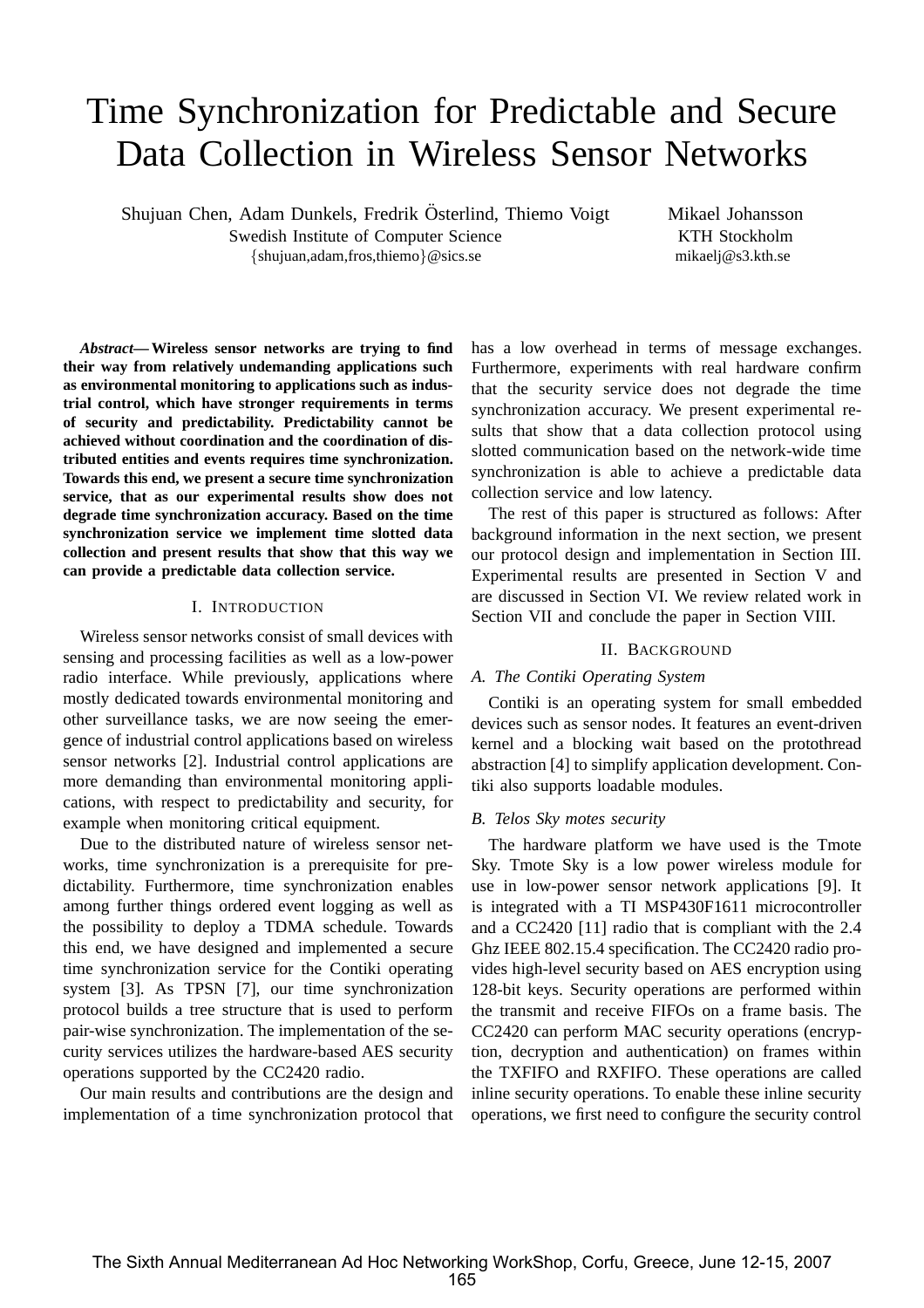registers. Then we set the keys for transmission and receiving. For counter-mode operations, we also need to set up the nonces (numbers used once) for each transmission and reception. After these settings, we can add the security operations in the CC2420 MAC driver for each transmission and reception [11].

# *C. Time synchronization protocols*

According to the varying requirements, such as diverse precision requirements, network density, degree of mobility and topology stability, there exist several time synchronization protocols. Time synchronization is typically based on message exchange containing the timestamp and the measurement of delay. There are three basic solutions for synchronization between two nodes:

- 1) sender/receiver-based synchronization
- 2) receiver/receiver-based synchronization
- 3) delay measurement synchronization

One-way message exchange is commonly used in receiver/receiver synchronization solutions such as in the Reference Broadcast Synchronization (RBS) [5], while a two-way message exchange is typically used in sender/receiver-based synchronization solutions, such as the Timing-sync Protocol for Sensor Networks (TPSN) [7]. There are also some synchronization protocols based on one-way message exchange as well as the measurement of delay. An example of such a protocol is Delay Measurement Time Synchronization (DMTS) [10].

## III. DESIGN AND IMPLEMENTATION

In this section we present the design and implementation of our time synchronization protocol and the predictable data collection scheme.

#### *A. Time synchronization*

According to Sundararaman et al. [1], TPSN achieves a good compromise between communication overhead, synchronization precision and computational complexity. DMTS has the advantage of low computational complexity and extremely low communication, but lower synchronization precision compared to TPSN due to more uncertainty from delay factors. RBS obtains high synchronization precision at the expense of high communication overhead, computational complexity, and the disadvantage that reference nodes are not synchronized.

Based on Sundararaman's comparison, we take the idea of TPSN [7] to achieve the good trade-off among the performance metrics. Using implicit topology formation in our protocol design instead of the two-phase approach taken by TPSN that explicitly establishes a hierarchical tree in the first phase, we expect that our protocol achieves lower computational requirements and better mobility support than TPSN while maintaining the same performance in other metrics. The main features of our solution are:

*a) Pair-wise time synchronization:* Figure 1 shows the sender/receiver-based pairwise synchronization. Let T0 be the client node (sender) timestamp on the request message, T1 the parent node (receiver) timestamp at arrival, T2 the parent timestamp on departure of the reply message and T3 the client timestamp at arrival.



Fig. 1. Sender/receiver-based pairwise synchronization

Assuming that both one-way delays are equal, we can calculate the clock offset and the roundtrip delays as

$$
offset = [(T1 - T0) + (T2 - T3)]/2,
$$
  

$$
delay = (T3 - T0) - (T2 - T1).
$$

Knowing all the timestamps, the client (sender) decrements its logical clock by the estimated offset to achieve synchronization with the parent node. The delay information is necessary to prevent certain attacks as described in Section IV.

*b) Application-level time synchronization:* For our implementation we have decided to deploy applicationlevel time synchronization with time stamping at the MAC layer. By offering an application-level time synchronization service we can reduce the degree of coupling between service and MAC layers: the service is not based on the specific MAC protocol but on the interface at the application level. Meanwhile, we can still timestamp the packet at the MAC layer to reduce uncertainty from varying software stack processing time.

*c) Network-wide time synchronization:* To achieve network wide time synchronization, we implicitly establish a hierarchical tree over the network with the root node as time reference node. Then we perform pairwise time synchronization along the tree as shown in Figure 2.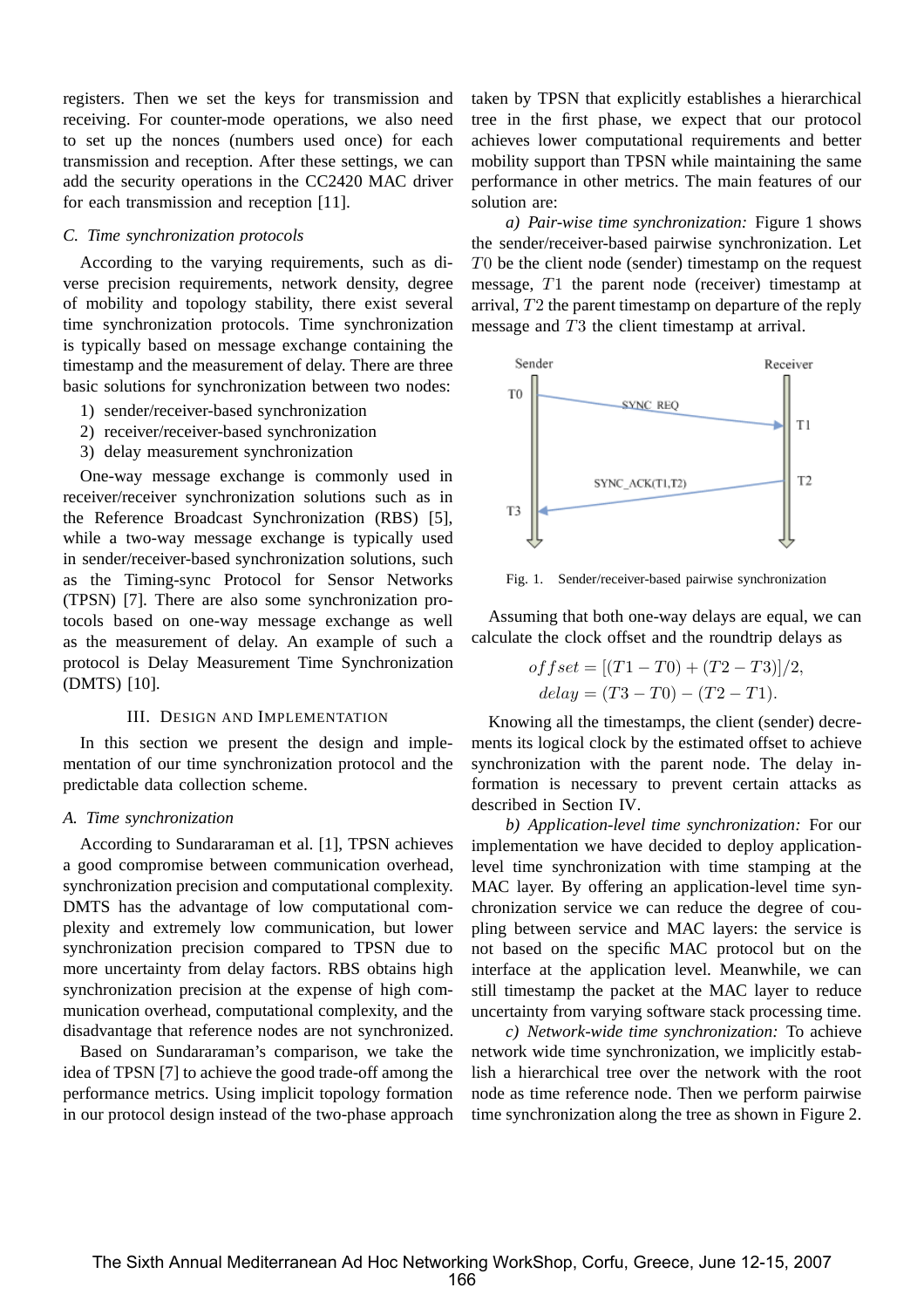To form a hierarchical tree, all sync packets contain a hopcount. When a node receives a sync message, it checks the hopcount of the sender. If its own hopcount is greater than the sender's hopcount plus one, it updates its hopcount and sets its parentID to be this sender's ID. In this way, the hierarchical tree can be constructed implicitly and adapt dynamically to topology changes.

We assume that only the sink node has the right to initialize a network-wide synchronization. Its network synchronization message NETSYNC BROADCAST triggers the nodes to start a new round of synchronization. The sink node sends the message NET-SYNC BROADCAST periodically to achieve a periodical resynchronization of the network. We need to perform periodical synchronization because the clock might lose synchronization due to crystal frequency difference or clock drift caused by environmental conditions such as the temperature.



Fig. 2. network-wide time synchronization

When nodes at level 1 get the NET-SYNC BROADCAST message from the sink node, they update their hopcount and parentID, wait a random delay (to avoid collisions with other nodes in the same level), and then send the PSYNC REQ to the sink node to start the pairwise synchronization. Nodes in lower levels overhear the PSYNC REQ from their parents, wait an estimated roundtrip delay (to allow the parent to finish synchronizing) plus a random delay (to reduce collisions with nodes on the same level) and then trigger time synchronization by sending a PSYNC REQ.

When receiving a PSYNC REQ message addressed to it, a node immediately returns a PSYNC ACK message to the requesting node. The timestamp of sending and receiving a PSYNC REQ is included in the PSYNC ACK message and send back to the requesting node.

When receiving a PSYNC ACK message, the node records the receiving and sending timestamp of the PSYNC ACK message. At that point, the node has the four required timestamps and can synchronize its clock to its parent as described above.

## *B. Predictable data collection with low latency*

For control applications data collection with predictable latency is of crucial importance. In this section we present a multi-hop low latency data collection protocol based on Treeroute, one of the convergecast protocols implemented in Contiki.

The treeroute routing protocol is based on Trickle [8], a flooding protocol, originally intended for code propagation in sensor networks. Once one node is set as the sink, it sends the trickle routing broadcast with hopcount 0. When a neighboring node receives this broadcast it checks if its hopcount is equal to one. If not, it updates its neighbor table and changes its hopcount to one. Then it waits a random delay and send a new routing broadcast with its hopcount to inform the neighboring node in next level to update their hopcount and neighbor table. This process continues until all the nodes have updated their hopcount and neighbor table.

At the same time, a node might also get the broadcast from the neighboring nodes in the same level or from the children in the next level, it might also add these nodes into its neighbor table if the neighbor table has an neighbor entry with higher hopcount or same hopcount but with lower signal strength. After this routing process, every node has a hopcount, representing its level in the network, and a table of all its neighbors with good connectivity.

Sensed data is forwarded from the sensor node to the sink along the routing path derived from the neighbor table in each node. Data packets are forwarded to the best neighbor, i.e. the neighbor node with highest signal strength of the ones that have the lowest hopcount. To maintain reliable communications, retransmissions with a maximum limit are carried out if an implicit ACK is not recorded within a fixed period. An implicit ACK is when the sender overhears that the receiver forwards the sent packet, and is taken as an acknowledgement that the packet has been received successfully.

To achieve low-latency and reliable data collection, we must reduce collisions, thus reducing contention time and the number of retransmissions. Based on our time synchronization service, we deploy a TDMA scheme assigning different slots to each node. A sensor node sends data only in its slot and thus avoids collision with other nodes. In our data collection protocol, slot assignment is done according to a time schedule constructed by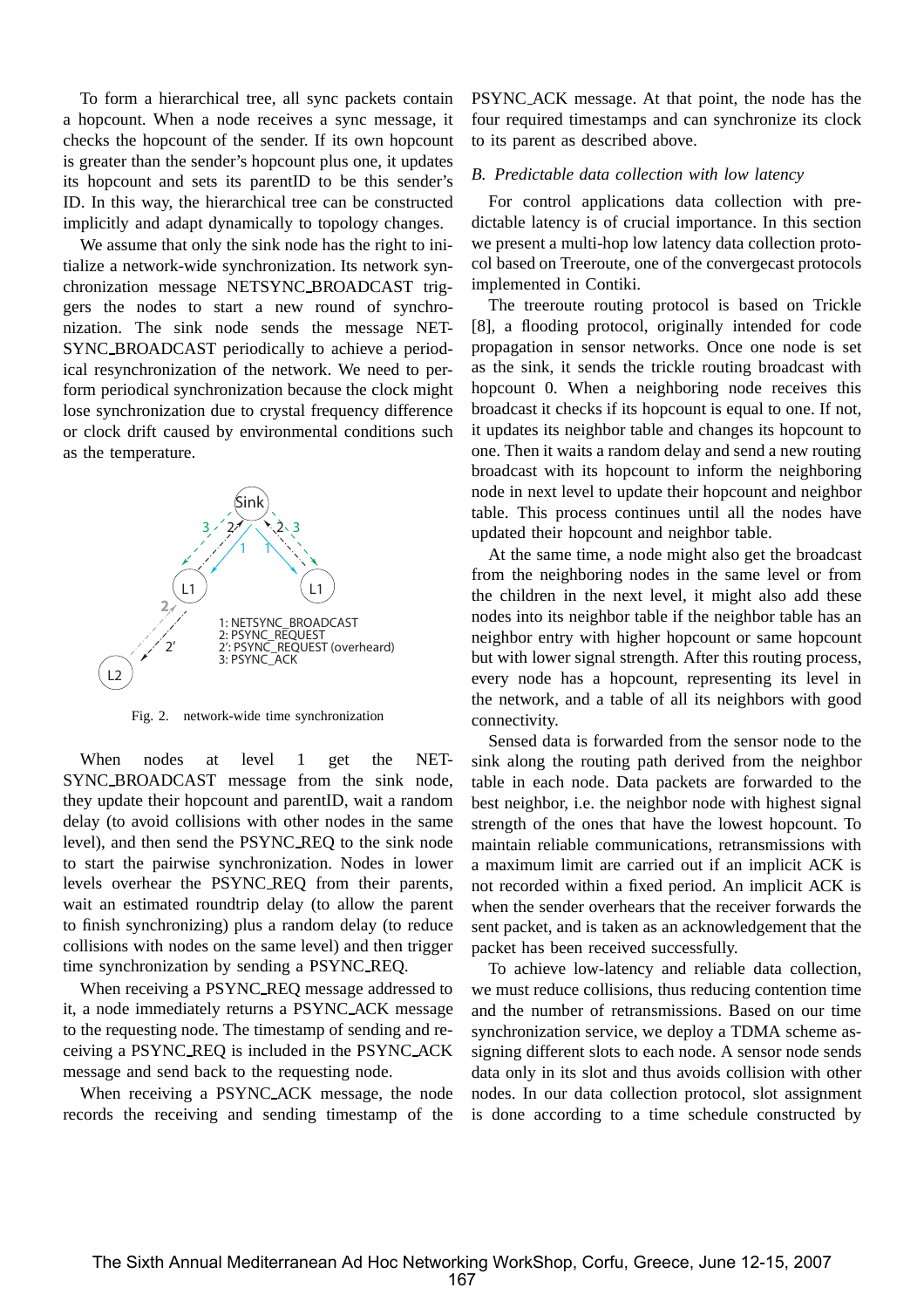dividing one second into N slots and assigning one slot to each node according to its (unique) nodeid. In this way, data collection becomes reliable and fast.

# IV. SECURITY GOALS AND ANALYSIS

In this section we present the main goals for the secure time synchronization and data collection services, discuss attack scenarios and implemented countermeasures.

## *A. Secure time synchronization*

We have two main goals for the secure time synchronization service: First the protection of the critical data (i.e. the timestamps) from being modified and delayed. This is necessary to get the correct time offset for the clock correction. Second, we must prevent nodes from synchronizing to a malicious node in order to guarantee that sensor nodes synchronize only to the legal nodes in the network. Next, we present a number of possible attack scenarios and discuss to what extend our secure service provides effective countermeasures.

# **Modification of timestamps**

One possible attack scenario is when an adversary attempts to modify the values of the timestamps in sync packets. This can be counteracted using cryptographic methods, such as data authentication or encryption. To prevent the modification, the timestamps in a sync packet are authenticated using CBC-MAC (Cipher Block Chaining Message Authentication Code) for authentication, hence there is no way to change the timestamps without being detected. A secret key is shared between the sender and receiver for the authentication.

## **Pulse-delay attack**

As described in [6], the pulse-delay attack can be performed by jamming the initial pulse, storing it in memory and then replaying it later at a arbitrary time. By manipulating the pulse-delay, an adversary can arbitrarily change the computed time offset. Any delay attacks which lead to delayed timestamping can be detected by setting a threshold value according to the estimated maximum one-way transmission delay. A one-way transmission delay includes transmission processing time, media access time, propagation delay, and receiving processing time. A node calculates the round-trip delay in a pairwise synchronization. If the delay exceeds the threshold value, it discards the packet.

# **Replay attack**

A replay attack is when an adversary captures a packet and replays it at a later time. The old packet with an old timestamp leads to a false offset and could compromise the time synchronization process. Replay attacks can be detected by the authenticated timestamps or via sequence numbers. A node maintains the value of last timestamp or sequence number from its parent. When it receives a broadcast from its parent, it checks if it is an old message. If so, it regards it as a replay message and simply discard it.

# **Compromised nodes**

Compromised node attacks are common for wireless sensor networks without physical security and could allow an adversary to manipulate the compromised node to send false data. Resisting attacks from compromised nodes goes beyond the scope of cryptographic methods and is currently not considered in our design.

## *B. Security for low-latency data collection*

The main design goals for a secure low-latency protocol are the following: First, the data should be protected from being modified and disclosed by malicious attackers. Second, we want to make sure the data packets arrive at the destination node, i.e. the sink, with tolerable latency. Finally, we want to ensure that data packets are not the old ones replayed by an adversary.

An adversary can easily modify the data if no authentication mechanism is used. If the data is confidential, it needs to be encrypted to prevent disclosure. To protect the data in transit, we propose to use the security mode CCM to encrypt and authenticate all data packets based on a secret key shared by the sink and all sensor nodes.

The latency for data collection using Treeroute depends on the hopcount of sender, i.e. the distance to the sink, as well as the number of retransmissions. An adversary might arbitrarily delay the data packets, but the retransmission mechanism according to the implicit ACK in Treeroute will, to some extent, counter this attack. If the sender does not receive the implicit ACK in a short period, it regards it to be lost and retransmit it. After a maximum number of retransmissions, a node removes this neighbor and finds another forwarding node.

Replay attacks can also happen. If the data packet contains data about a time-critical event, it should not be reported repeatedly to trigger a false alarm. So sequence numbers can be used in each packet for each sensor node. The sink node needs to keep track of the last sequence number of data from each node. When the replayed packet is received, the sink node discards it. As an alternative, the authenticated timestamp can also be used to ensure data freshness.

# V. EXPERIMENTAL EVALUATION

In this section we evaluate our protocols by conducting experiments on real hardware using the Contiki operating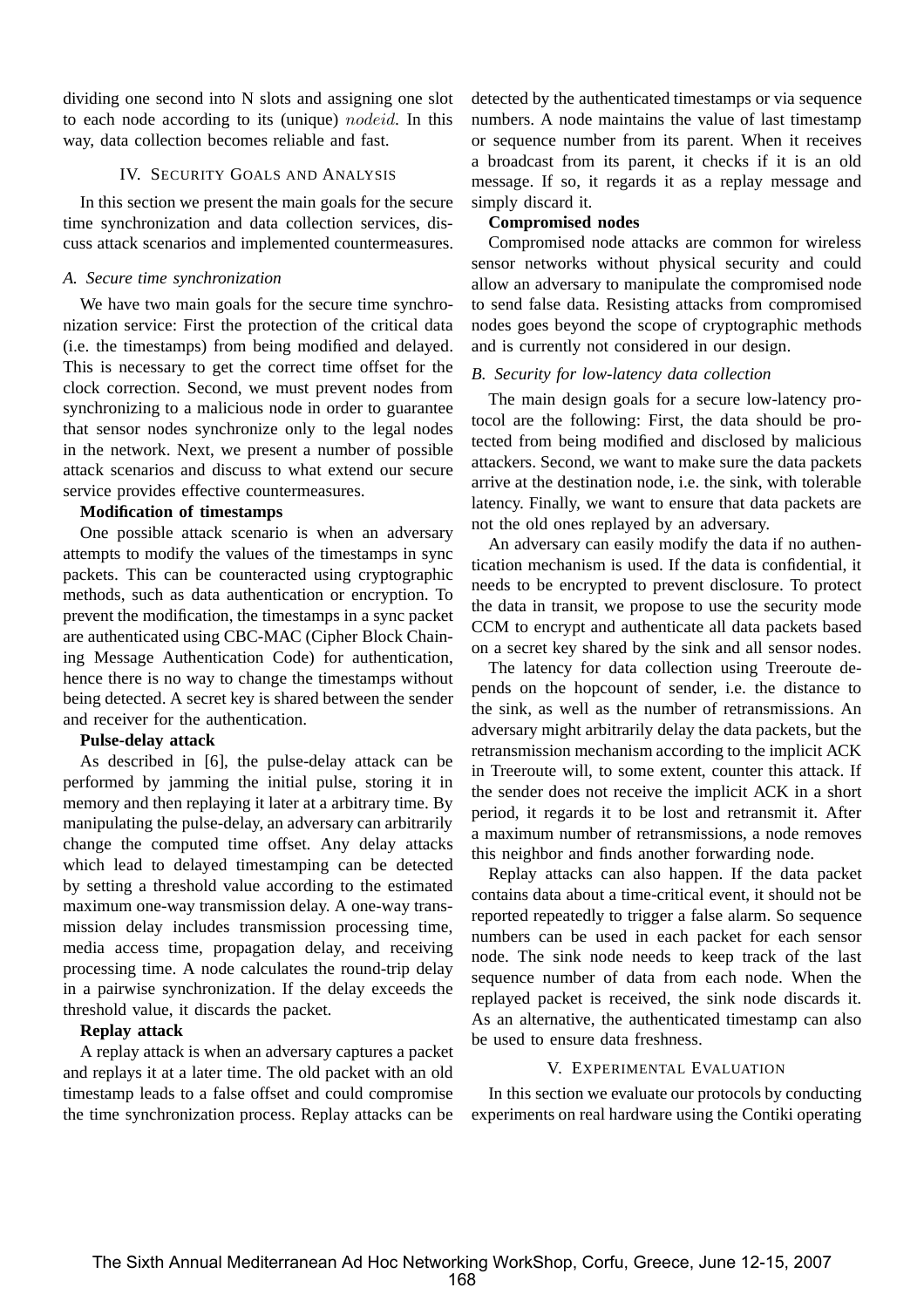system. For all experiments we set the tick frequency to 512, i.e. one tick equals  $1/512$  second  $\approx$  2 milliseconds.

## *A. Time Synchronization Accuracy*

*1) Synchronization without security:* In this part, we disable the security operations for all communications, so the time synchronization is not protected. Eleven nodes are deployed for the experiments, respectively, running in a single-hop fashion and a multi-hop fashion.

*a) Single-hop networks:* In a single-hop network, one node acts as the sink node and initiates the networkwide time synchronization. The remaining ten nodes synchronize themselves to the sink node. The topology is shown in Figure 3.



Fig. 3. Single-hop network topology

The main problem here is that all neighboring nodes need to send the requests (PSYNC REQ) at different times in order to avoid collisions after receiving the NETSYNC BROADCAST message from the sink at the same time. So a random delay is used for the neighboring nodes to send the request at a different time. We set the maximum random delay as:  $random\_delay$  $max\_num * round\_delay * fa$ , where fa a factor that adjusts the collision probability. In this experiment, let  $max\_num$  to be 10, round delay to be 6, and  $fa$  to be 10. Thus the maximum random delay is 600 (ticks).

All nodes run the time synchronization process and one node as acts the sink, periodically initiating time synchronization by sending the NETSYNC BROADCAST message. In our experiment, we record the results for 50 periodical synchronizations for the sink node and three neighboring nodes. The results shown in Figure 4 shows that the three nodes achieve synchronization with an average synchronization error of 1.4 ticks. Meanwhile, the sink node receives about 97.6% of requests from the neighboring nodes. That is, only about 2.4% of the requests are lost due to collisions.



Fig. 4. Synchronization in a single-hop network without security

*b) Multi-hop networks:* To evaluate the synchronization performance in a multi-hop network, we place twelve sensor nodes in a configuration where three monitored nodes are three hops away from the sink, see Figure 5. We record the results for three nodes in level 3 for 50 rounds of periodical synchronization and analyse the synchronization error between these three nodes and their parent node. The results are shown in Figure 6.



Fig. 5. Multi-hop network topology

The results in the figure show that the three nodes achieve synchronization with an average synchronization error of 1.1 ticks. The average synchronization error is lower than that of the previous test in a single-hop network. This is reasonable since only three nodes in the same neighborhood synchronize to the same parent. In contrast, in the single-hop network, ten neighboring nodes are synchronizing with their parent, the sink node. Thus the chance of collision between the neighboring nodes is much higher and leads to more uncertainty in the time-critical path for the single-hop experiment.

*2) Synchronization with security:* In this part, we enable the MAC-layer security operations to protect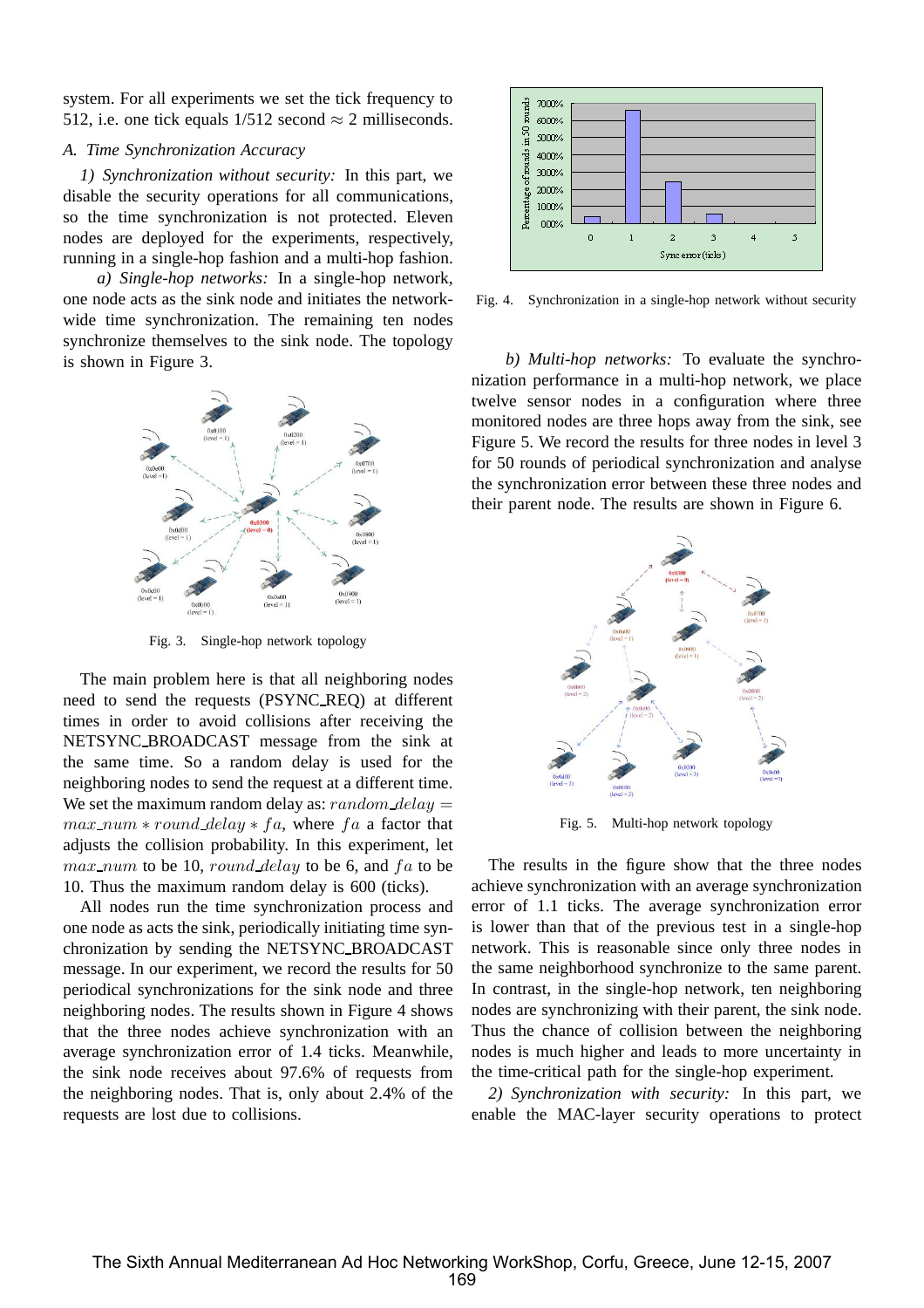

Fig. 6. Synchronization in a multi-hop network without security

the time synchronization process. The same network topologies as above is used for the experiments. In the experiment, we choose the authentication mode, CBC-MAC with 128-bit MIC, to protect the timestamps for synchronization from illegal modification. We do not use the encryption mode because we are not concerned if the timestamps are captured by an adversary but only if the timestamps are changed in transit. The MAC-layer security operation is transparent to the protocol, but it can detect the modification of data packet and discard the packet if the packet does not pass the MIC check.

*a) Single-hop networks:* For a single-hop network running with security, we record 50 rounds of periodical synchronization for three nodes synchronizing with the sink node. The results are shown in Figure 7.



Fig. 7. Synchronization in a single-hop network with security

Figure 7 shows that the three nodes achieve synchronization with an average synchronization error of 1.5 ticks. Without security this error was 1.4 ticks.

*b) Multi-hop networks :* In the multi-hop scenario, we record 50 rounds of periodical synchronization for the three nodes synchronizing with its parent node. These three nodes are located in level 3 (i.e., 3 hops away from the sink node). The results are shown in Figure 8.

Figure 8 shows that the three nodes achieve synchronization to their parent with an average synchronization



Fig. 8. Synchronization in a multi-hop network with security

error of 1.0 ticks. Without security, the average error was 1.1 ticks. Also here, the difference to the results without security is 0.1 ticks which we consider to be a statistical error.

In the experiments, our time synchronization protocol achieves network-wide synchronization with synchronization error of about 1 to 2 ticks, i.e., 2 to 4 milliseconds. Moreover, synchronization with MAClayer security works as well as synchronization without security. The time for security operation on a fixed length of synchronization packet should be deterministic. Hence, and as confirmed by our experiments, the synchronization error is not affected by the MAC-layer security operation.

## *B. Time-synchronized low-latency data collection*

In this section, we conduct experiments to measure the end-to-end latency for data packets sent between sensor nodes and the sink node in the network. The network setup is shown in Figure 9.



Fig. 9. Network for data collection experiment

Each node is assigned a unique slot during a slot period. Since each slot period is 32 ticks (around 64 ms), we can assign 16 slots per second.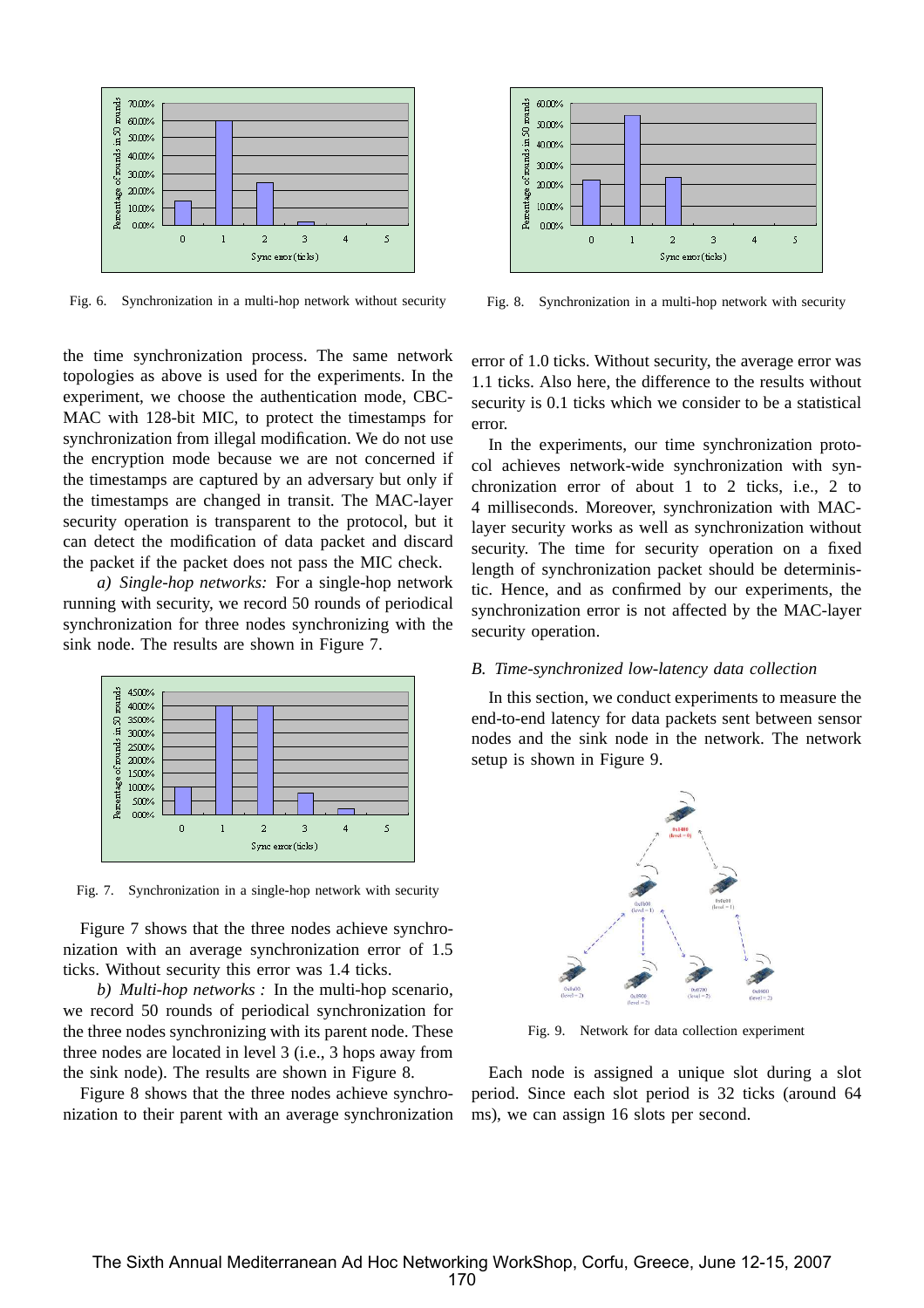We run a data collecting application based on time synchronization providing a global clock and Treeroute providing multi-hop routing. After the sensor nodes synchronize with the network, they send one data packet every second. The latency is measured for each data packet in ticks. In the sink node, we collect 5000 data packets from both one-hop nodes and two-hop nodes. Figure 10 shows the latency for packet delivery from one-hop nodes. The average end-to-end latency for onehop data collection is 5.3 ticks (close to the single-hop communication latency for an isolated pair of nodes). Figure 11 shows the latency for data delivery from twohop nodes. The average end-to-end latency for two-hop data collection is 10.3 ticks.



Fig. 10. Latency statistics in from one-hop nodes



Fig. 11. Latency statistics in from two-hop nodes

The results show that the latency increases with the number of hops from the sink. The latency is stable so we can conclude that the sensor nodes are stably synchronized and collisions are eliminated by the schedule-based slotted data communication.

#### VI. DISCUSSION

In this section we discuss problems caused by node failure or isolation. In a WSN, a node can die due to energy exhaustion or other interruption. Nodes can also be isolated from the network due to radio instability.

*a) Node isolation:* During our experiments we observed that a sensor node at level n occasionally overheard the timesync request from a node at level n-2, i.e. the parent's parent, and updated its hopcount to n-1. The problem is that this is just an occasional event caused by the fact that communication quality in wireless sensor networks can vary dramatically over time [12] and the node may never be able to overhear from that node again. Meanwhile the node ignores timesync request from node at the same level, n-1. In this case, the node will wait infinitely for the message from level n, but in fact it is too far to get timesync request again. As a result this node will be isolated from the time synchronization process.

To reduce the occurrence of this situation, we can set a threshold value of the signal strength of the timesync packets. Only if the signal strength of the received timesync packet is greater than the threshold value, the node will handle this packet and simply discard it otherwise. Another possibility is to define a timeout for each node. The timer will be reset every time a pairwise synchronization is done. If the timer times out, the node accepts timesync packet from other nodes and selects a new parent. This way an isolated node can get the chance to synchronize to the network with a new parent.

*b) Node failure:* This problem occurs when a node fails due to energy exhaustion or other unexpected interference. If the node is a leaf node this will not affect the time synchronization. But if the node is the parent of other nodes, then all its children will be isolated from the network. Also this problem can be solved using a timer. Each node checks if a timeout period has passed without any message from its parent node. If the timer expired, the node regards its parent as dead and updates its hopcount when getting message from other node. In this case, it might also get the message from nodes at the next level or the same level, but according to the rule, it will keep updating its hopcount until it gets the message from the neighbour node the highest level. In both cases, the value of the timeout period needs to be set properly according to the network synchronization period. It should be at least greater than one network synchronization period. In the current implementation, we set the time out period to be five times of network synchronization period.

# VII. RELATED WORK

In Reference Broadcast Synchronization (RBS) a reference node broadcasts a message and all the nodes in coverage will timestamp the local time of receiving